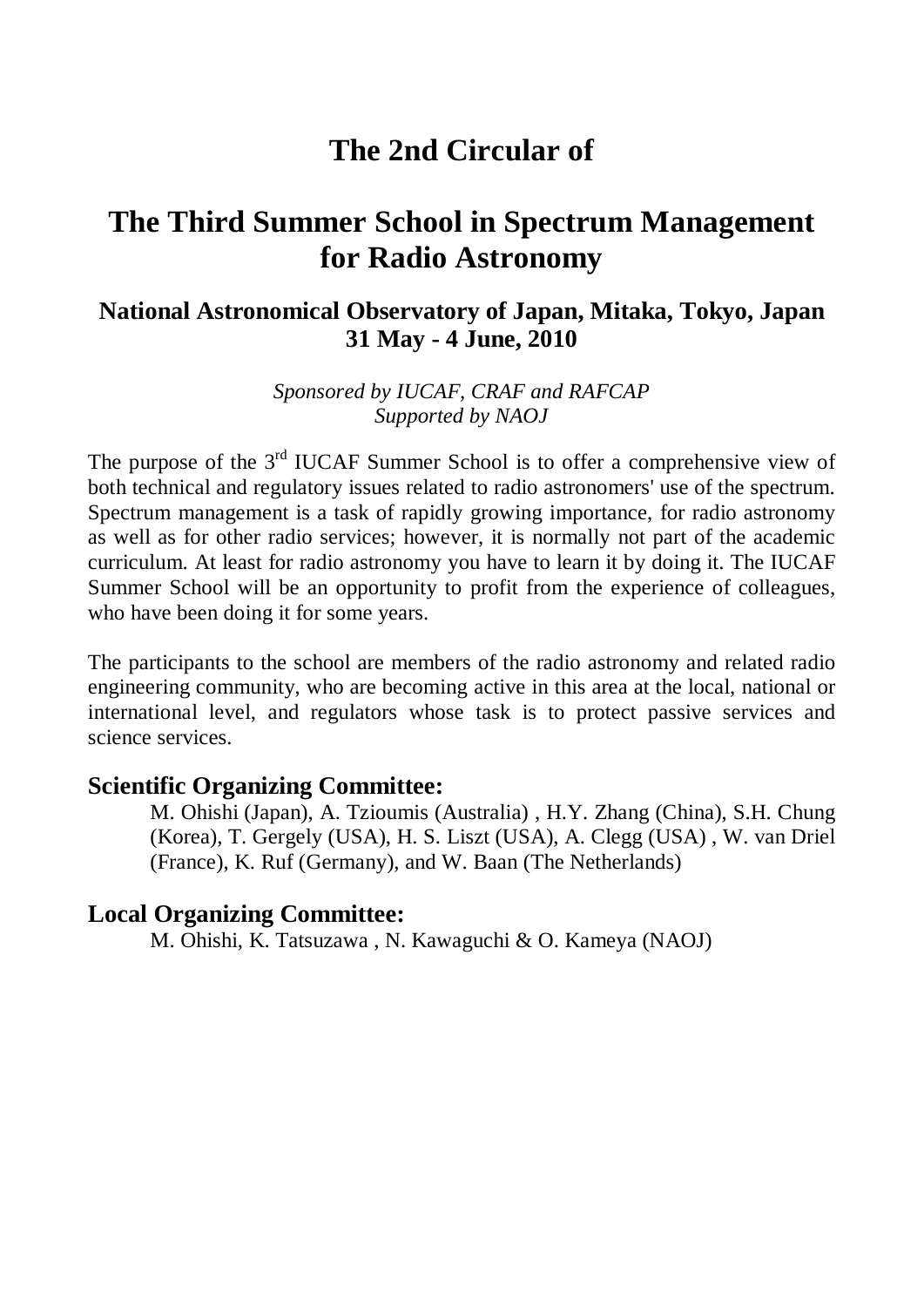## **Registered Participants:**

We are glad to announce that the number of registered participants is about 35:10 people in Japan and 25 people from abroad. We will also expect a few more people show up, including lecturers from the MIC (the administration of Japan, Ministry of Internal affairs and Communications) and the observatory.

## **Hotel Mets Musashi-Sakai:**

Most of the Summer School participants stay in Hotel Mets Musashi-Sakai <http://www.jrhotelgroup.com/eng/code/codeeng124.htm> .

Address: 2-1-8, Kyonan-cho, Musashino, Tokyo 180-0023, Japan Phone:  $+81-422-32-5111$ Fax:  $+81-422-32-5100$ 

The access to the JR Musashi-Sakai station can be found at [http://www.nao.ac.jp/E/MTK/travel.html#NaritaMTK](http://www.nao.ac.jp/E/MTK/travel.html%23NaritaMTK) ,

and the hotel is just next to the JR Musashi-Sakai station, south exit.

The hotel offers: high-speed internet connection free of charge, complimentary breakfast, a HDTV, a refrigerator, laundry service, and others.



To Shinjyuku The room charge is JPY 8,100/night  $\sqrt{\frac{1}{R}}$  – special discount rate for the observatory guests, and those who stay at this hotel are kindly asked to pay by themselves. The hotel accepts the following cards: Visa, Amex, Diners, UC and others. There is a bank (Tokyo-Mitsubishi bank) in ONE minute from the hotel.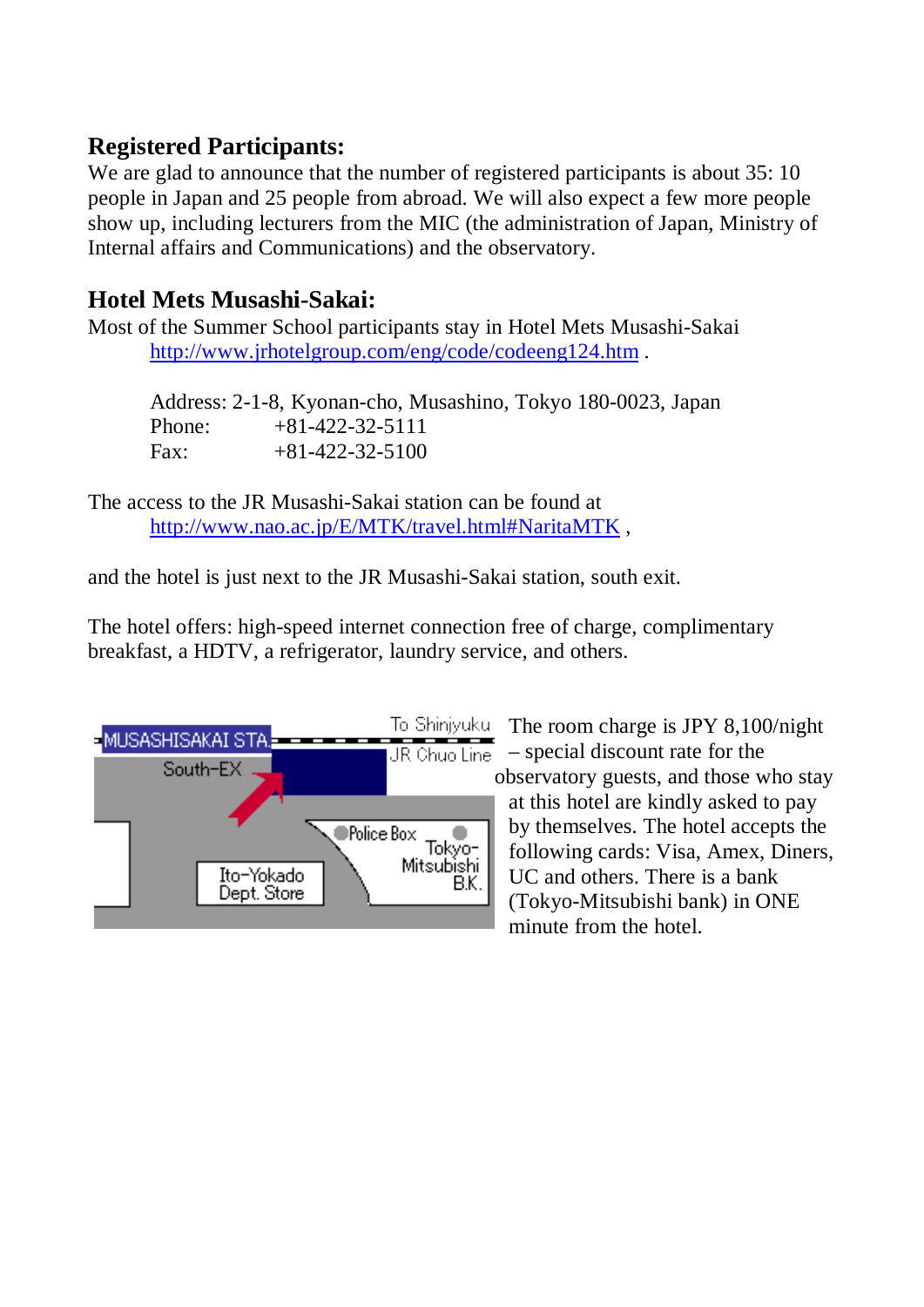## **Access to the NAOJ, Mitaka:**

The access to the Mitaka campus of the NAOJ can be found at: <http://www.nao.ac.jp/E/MTK/travel.html>



Those who stay in Hotel Mets Musashi-Sakai may take the public bus transportation between the JR Musashi-Sakai station and the NAOJ. Odakyu buses (#91) leave from the No.3 bus stop on the south side of Musashi-sakai station. Please get off at "Tenmondai-mae". (15min / 210 yen).

Please note that there are two bus stops near the observatory. You should get off the bus at "TENMONDAI MAE", which is just in front of the main entrance to the observatory. Even in a case you get off at "TENMONDAI URA", do not panic. You can enter the campus through a back gate of the observatory near the bus stop "Tenmondai- Ura". Walk a few minutes along the main road, you will get to the venue.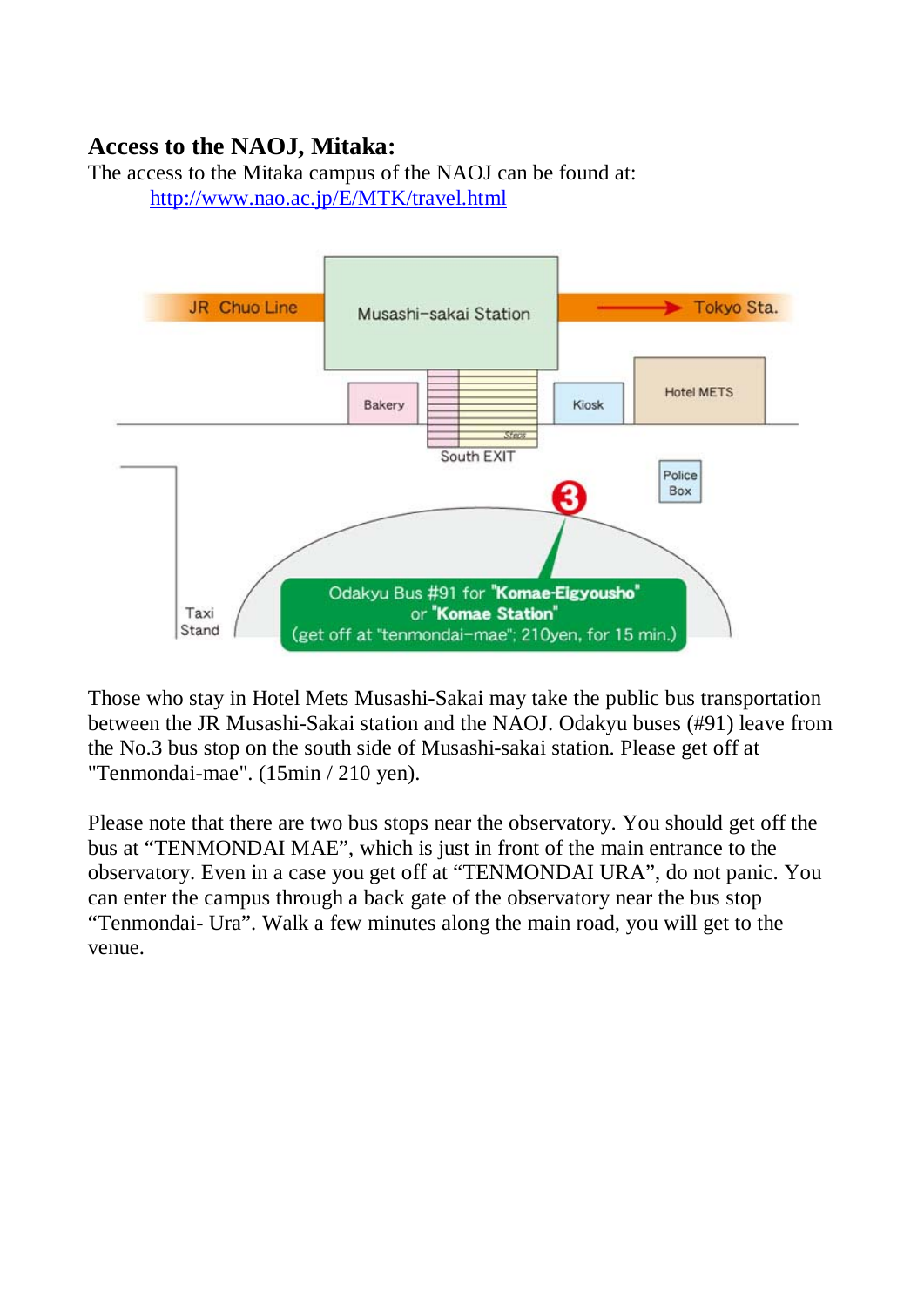## **Venue:**

Meeting room in COSMOS kaikan (COSMOS hall), NAOJ. The campus map of NAOJ, Mitaka, is shown below.



## **Essential Info:**

You will find various useful information, such as climate, time difference, electricity, phone system, and others, at<http://www.jnto.go.jp/eng/arrange/essential/index.html> .

At the beginning of June, it is usually warm (temperature  $\sim$  20 deg C), but it may rain.

## **Useful Links:**

Japan National Tourism Organization -- <http://www.jnto.go.jp/eng/> JR East (railway company) -- <http://www.jreast.co.jp/e/index.html> Japan Rail Pass -- <http://www.japanrailpass.net/> Tokyo Metro -- <http://www.tokyometro.jp/global/en/index.html> Akihabara -- <http://www.e-akihabara.jp/en/index.htm>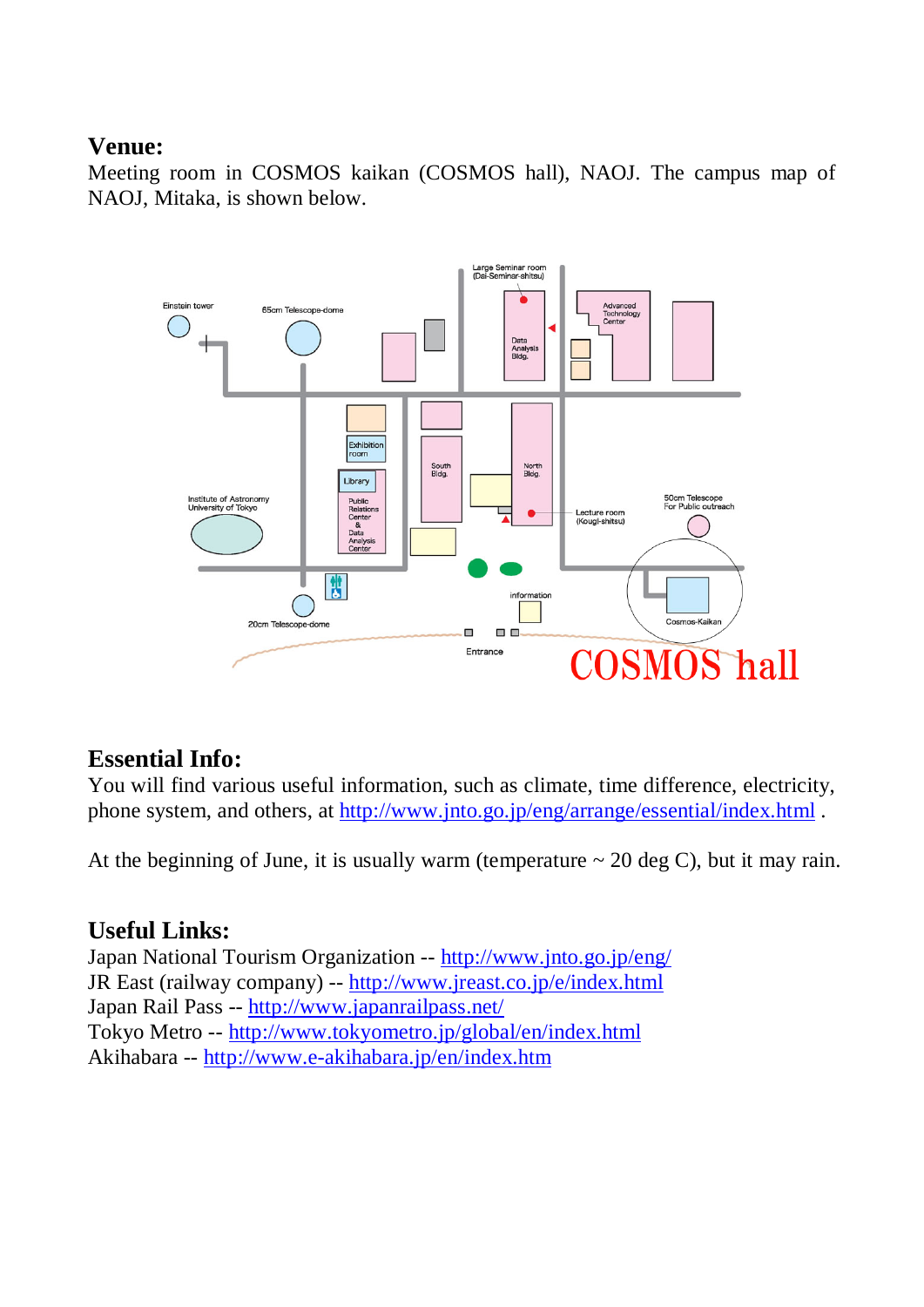# *-* **Final Programme -**

### **Monday, 31 May 2010**

| $08:30 - 09:00$ Registration |                                                          |  |
|------------------------------|----------------------------------------------------------|--|
| 09:00 Introduction           |                                                          |  |
|                              |                                                          |  |
|                              |                                                          |  |
|                              |                                                          |  |
| Spectrum management:         |                                                          |  |
|                              | A view from the administration of Japan Higashi (MIC) 30 |  |
|                              |                                                          |  |

#### *10:00-10:30 Break*

#### **10:30 Summer School and Radio Astronomy**

| Radio astronomy and radio telescopes Tzioumis (CSIRO) 60 |  |
|----------------------------------------------------------|--|

*12:30-14:00 Lunch*

#### **14:00 Earth Sensing & Space RA Observations**

*15:30-16:00 Break*

## **16:00 Spectrum: Allocation, Bands and Uses**

| The RAS protected bands and use by RATzioumis (CSIRO) 30 |  |
|----------------------------------------------------------|--|

## **Tuesday, 1 June 2010**

#### **09:30 Recommendations, Reports and Notification**

| ITU Notification mechanism in practice Gergely (NSF) 20 |  |
|---------------------------------------------------------|--|

*10:30-11:00 Break*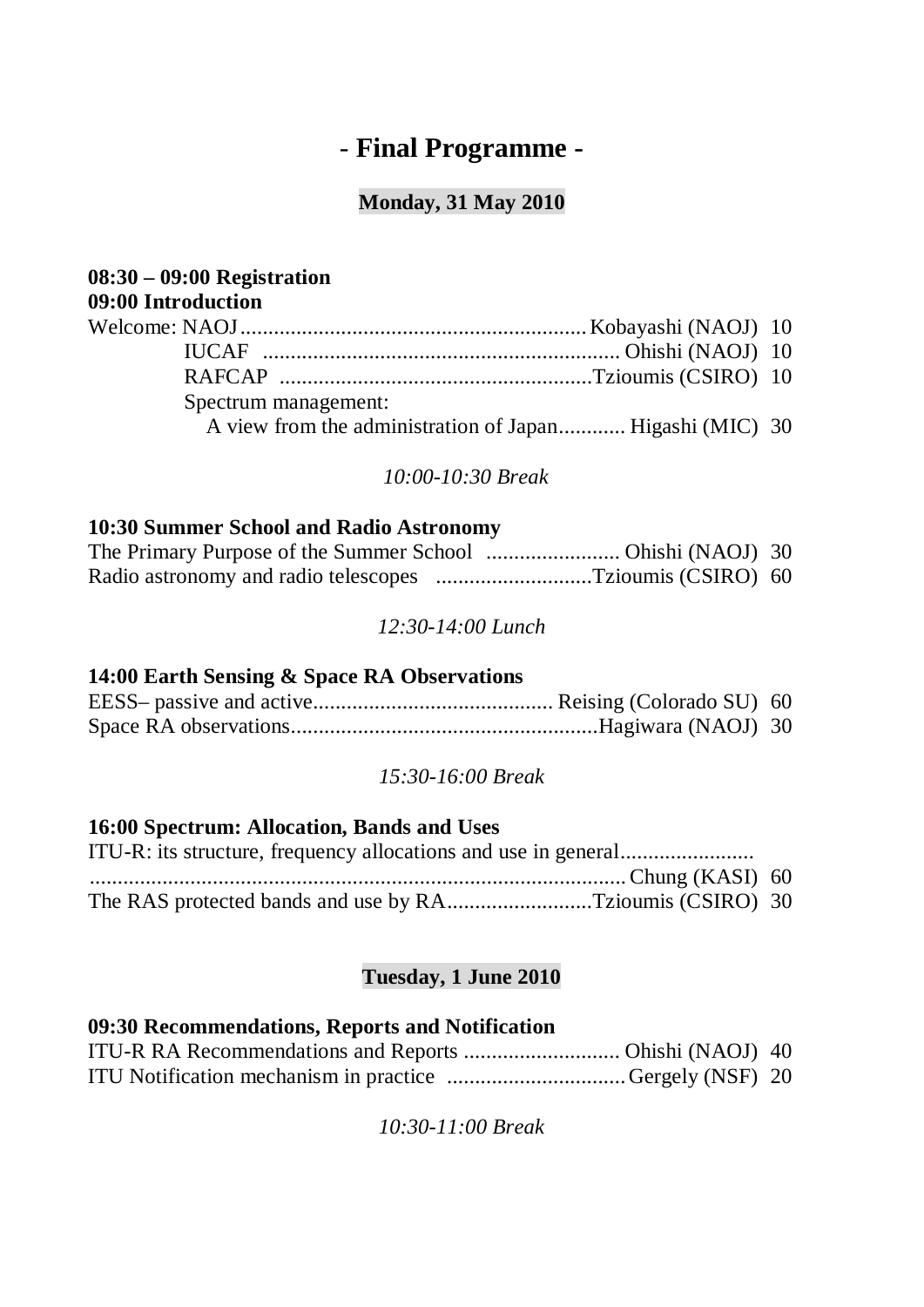#### **11:00 Radio Science & Technology— I**

| Radio science basics including antennas  Ponsonby (Manchester) 60  |  |
|--------------------------------------------------------------------|--|
| Units, dB & stuff: understanding each others' lingo Clegg (NSF) 30 |  |

#### *12:30-14:00 Lunch*

#### **14:00 Radio Science & Technology— II**

#### *15:30-16:00 Break*

#### **16:00 Interference to Radio Astronomy**

| Interference to RA and RFI mitigation techniques | Baan (ASTRON) 90 |
|--------------------------------------------------|------------------|
|--------------------------------------------------|------------------|

#### **Wednesday, 2 June 2010**

#### **09:00 International, National and Regional Regulatory Structure— I**

| Preparatory process toward World Radio ConferencesGergely (NSF) 40 |  |
|--------------------------------------------------------------------|--|
|                                                                    |  |
|                                                                    |  |

#### *10:40-11:00 Break*

| 11:00 International, National and Regional Regulatory Structure-II |  |  |
|--------------------------------------------------------------------|--|--|
|                                                                    |  |  |
|                                                                    |  |  |

*12:00-13:00 Lunch*

### **13:10 Excursion**

Transportation by bus to the Nobeyama Radio Observatory, with a technical presentation. **Return by bus to Tokyo**

**Thursday, 3 June 2010**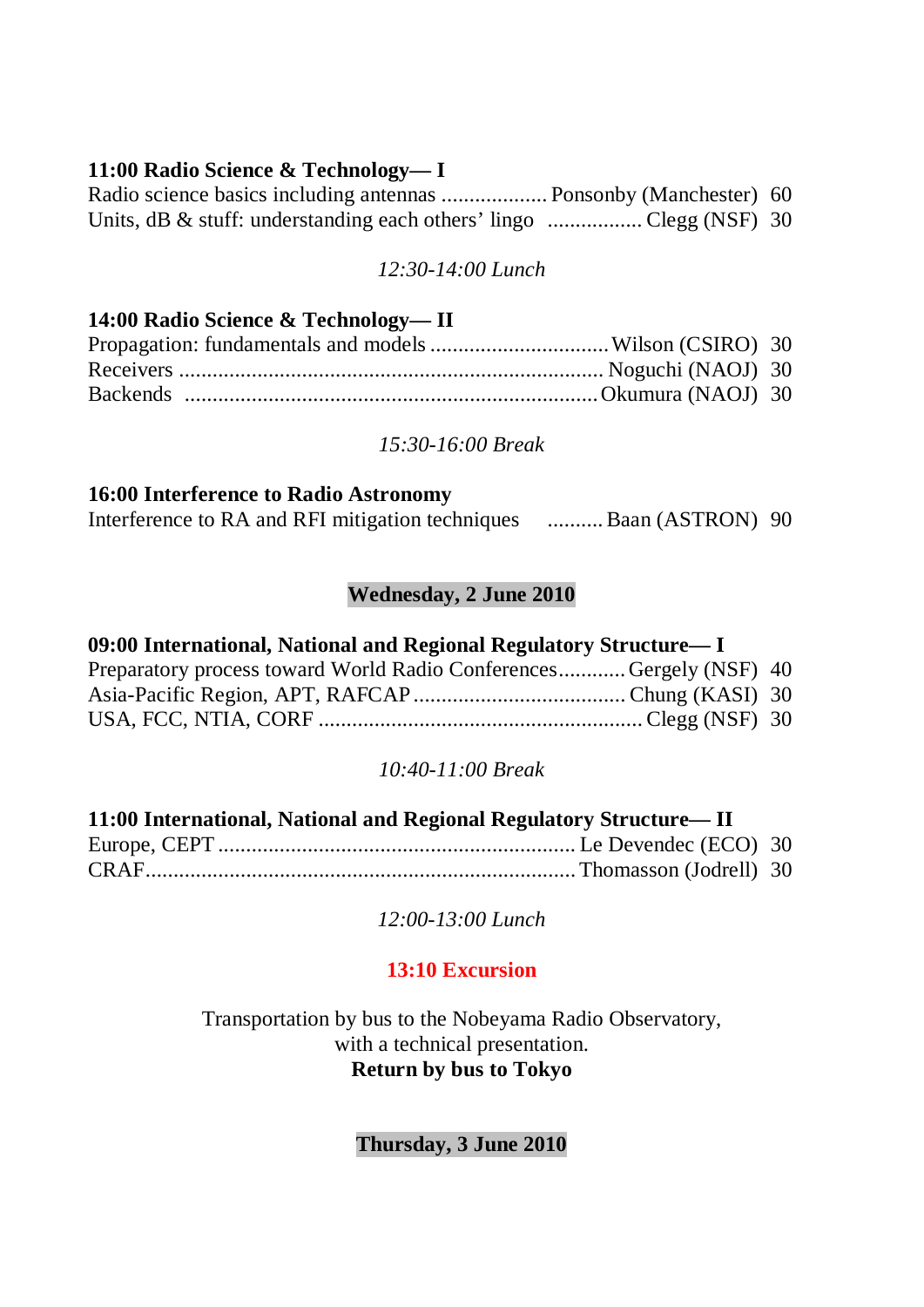#### **09:00 International, National and Regional Regulatory Structure— III**

| Radio Astronomy Frequency Committee in JapanChikada (NAOJ) 45 |  |
|---------------------------------------------------------------|--|
|                                                               |  |

#### *10:30-11:00 Break*

#### **10:30 Coordination with Other Services**

| Coordination with Satellites (CLOUDSAT, LEOs, etc.)  Ruf (DLR) 45 |  |
|-------------------------------------------------------------------|--|

#### *12:30-14:00 Lunch*

| 14:00 RFI from New Technologies and Unlicensed Devices - I |  |  |
|------------------------------------------------------------|--|--|
|                                                            |  |  |
|                                                            |  |  |
|                                                            |  |  |

#### *15:30-16:00 Break*

#### **16:00 RFI from New Technologies and Unlicensed Devices – II**

### **Friday, 4 June 2010**

#### **09:00 New Frontiers in Spectrum Management**

#### *10:30-11:00 Break*

#### **11:00 Concluding Remarks**

| The future of regulation of radio astronomy Gergely (NSF) 30 |  |
|--------------------------------------------------------------|--|
|                                                              |  |

#### *12:30-13:30 Lunch*

#### (informal meeting on Rep. F.2107 ?)